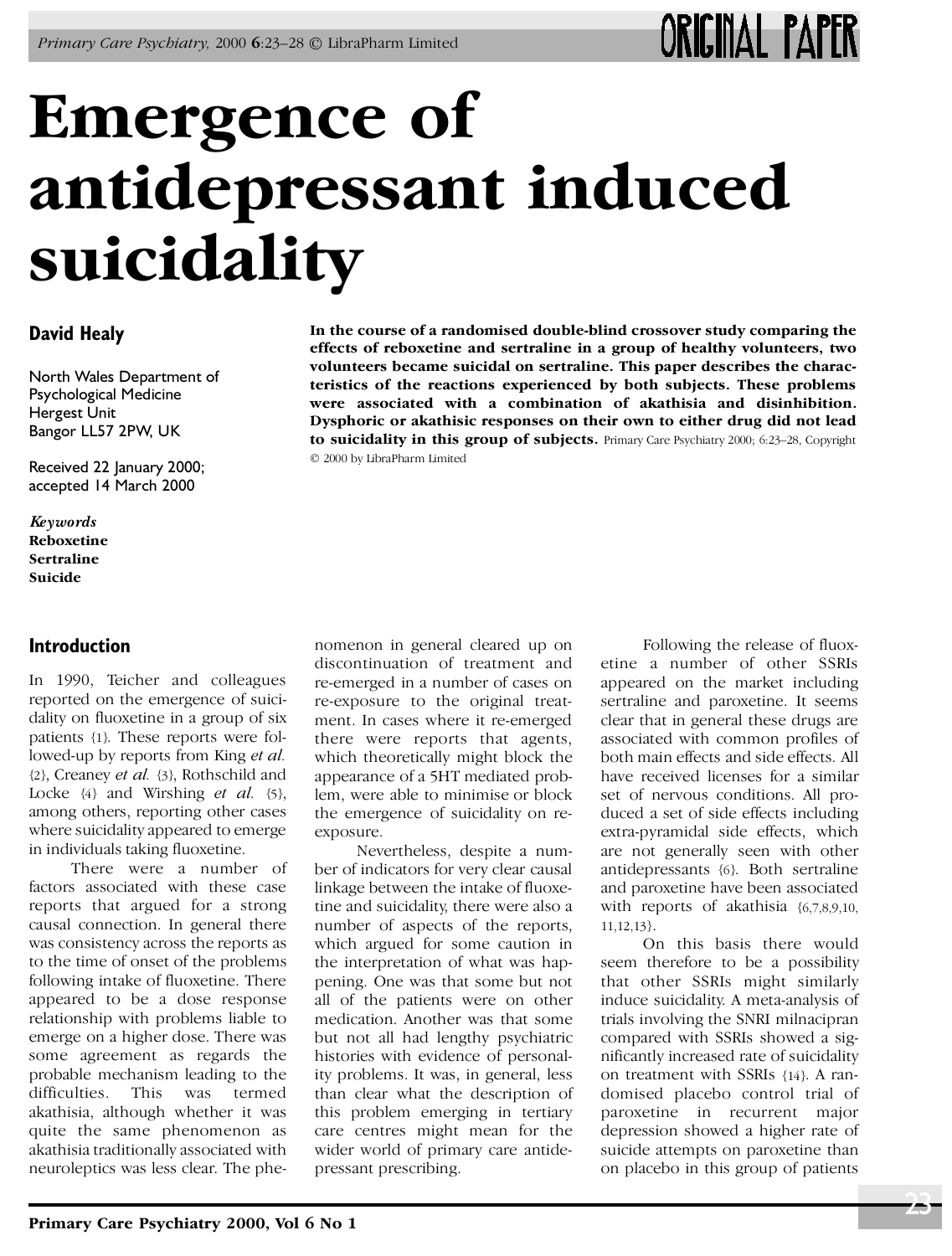{15}. These data supplement unpublished RCT data from Lilly suggesting a significantly higher rate of suicide attempts in patients taking fluoxetine compared with placebo or other non-SSRI antidepressants {16,17}.

Against this background we report the findings from a doubleblind randomised crossover trial of sertraline and reboxetine in healthy volunteers. This was aimed at exploring modes of action of antidepressant drugs on levels of wellbeing and in particular the serenic effect that appears associated with the use of SSRIs which may mediate their therapeutic effect.

## **Methods**

Twenty healthy volunteers aged between 28 and 52, with a mean age of 37.8 years, were recruited to a study comparing reboxetine with sertraline on a range of personality, self-report and quality of life measures. The study was aimed at establishing the effects of antidepressants on levels of wellbeing in subjects not currently depressed. There were 9 males and 11 females recruited from among the administrative, medical and nursing members of the North West Wales district general hospital psychiatric unit, as well as four others known to members of the unit. Ethical permission had been obtained from the North West Wales Ethical Committee. Written consent to inclusion was obtained from each subject. All volunteers were free of medical conditions. None were on concurrent drug treatment. None had a history of previous psychiatric illness. The two volunteers whose experiences are reported here have given consent for this information to be reported.

Subjects were randomised to reboxetine, a selective noradrenaline reuptake inhibitor, or sertraline, a selective 5HT reuptake inhibitor, in a crossover design so that a proportion received reboxetine for two weeks followed by a two week drug free period and thereafter sertraline for two weeks or alternatively sertraline followed by reboxetine. The

dose of the drugs was either 4mgs of reboxetine for the first five days of the reboxetine arm with an option to increase to 4mgs bd if tolerated or sertraline 50mgs for the first five days of the sertraline period with an option to increase to 50mgs bd if tolerated.

At baseline, subjects completed a Karolinska Personality Questionnaire {18}, a Tridimensional Personality Questionnaire {19}, a Profile of Mood States (POMS) {20}, a Positive and Negative Affect Scale (PANAS) {21}, a Social Adaptation Self Evaluation Scales (SASS) {22} and a BIS-BAS scale {23}. The effects of both drugs in the whole group on mood scales, personality inventories, side effect rating scales and other measures will be reported elsewhere

POMS, PANAS and SASS scales were completed on a daily basis as well as a daily diary of impressions of the functional and physical effects of each drug. Volunteers were actively encouraged to consult their partners or others as to any changes that these others noticed in them over each two-week period. A focus group was conducted at the end of the study aimed at establishing whether there were effects characteristic of either drug. All ratings were done blind. The blind was only broken two weeks after the study was completed.

### **Results**

A preliminary analysis of the results indicates that two-thirds of subjects responded to one or other of the two drugs but not the other with a 'better than well' response. Response appears to have been predicted by personality factors similar to those outlined by Joyce in a study of depressed subjects randomised to either relatively selective noradrenergic or serotonergic reuptake inhibitors {24}. The group also showed changes on the KSP that have been reported in depressed patients following SSRIs {25}. Finally in the group as a whole a greater number of subjects expressed a preference for sertraline than for reboxetine.

When on reboxetine, two subjects reported becoming depressed. In both cases they likened the experience to post-childbirth baby-blues. Neither of these two subjects or any other subject while taking reboxetine had suicidal ideation. In contrast, two subjects taking sertraline developed clear suicidal ideation, one of which reached extremely serious proportions. Both these individuals appear to have had elements of akathisia and emotional blunting but other subjects had either akathisia or emotional blunting without becoming suicidal. We report on these cases in more detail, reconstructing events from the diaries kept by both subjects.

# **Case A**

The first case was a 30 year old woman. She was randomised to reboxetine initially. This made her conspicuously relaxed and slightly sedated on the first day. She described the effect as a chill pill. In subsequent days she found normally stressing events less stressful. She described the effect as keeping her normal temperamental self on the straight and narrow. She had poor sleep but was uncertain if this was owing to childcare or the drug. During the two weeks on what turned out to be reboxetine, she reported dry mouth, sleeplessness, reduced appetite, nausea and constipation, which she attributed to the drug.

After randomisation to sertraline, within the first few days she appeared to become avoidant. She complained of a stiff jaw (an extrapyramidal side-effect, some variant of which was reported in 45% of the group while on sertraline). She had a migraine, which she did not attribute to the drug, along with nausea, malaise, restlessness, agitation, anxiety, vivid emotions, racing thoughts and ruminations, which she did attribute to the drug.

From the end of the first week she was reported by colleagues to be somewhat restless and fidgety. To some she appeared akathisic but not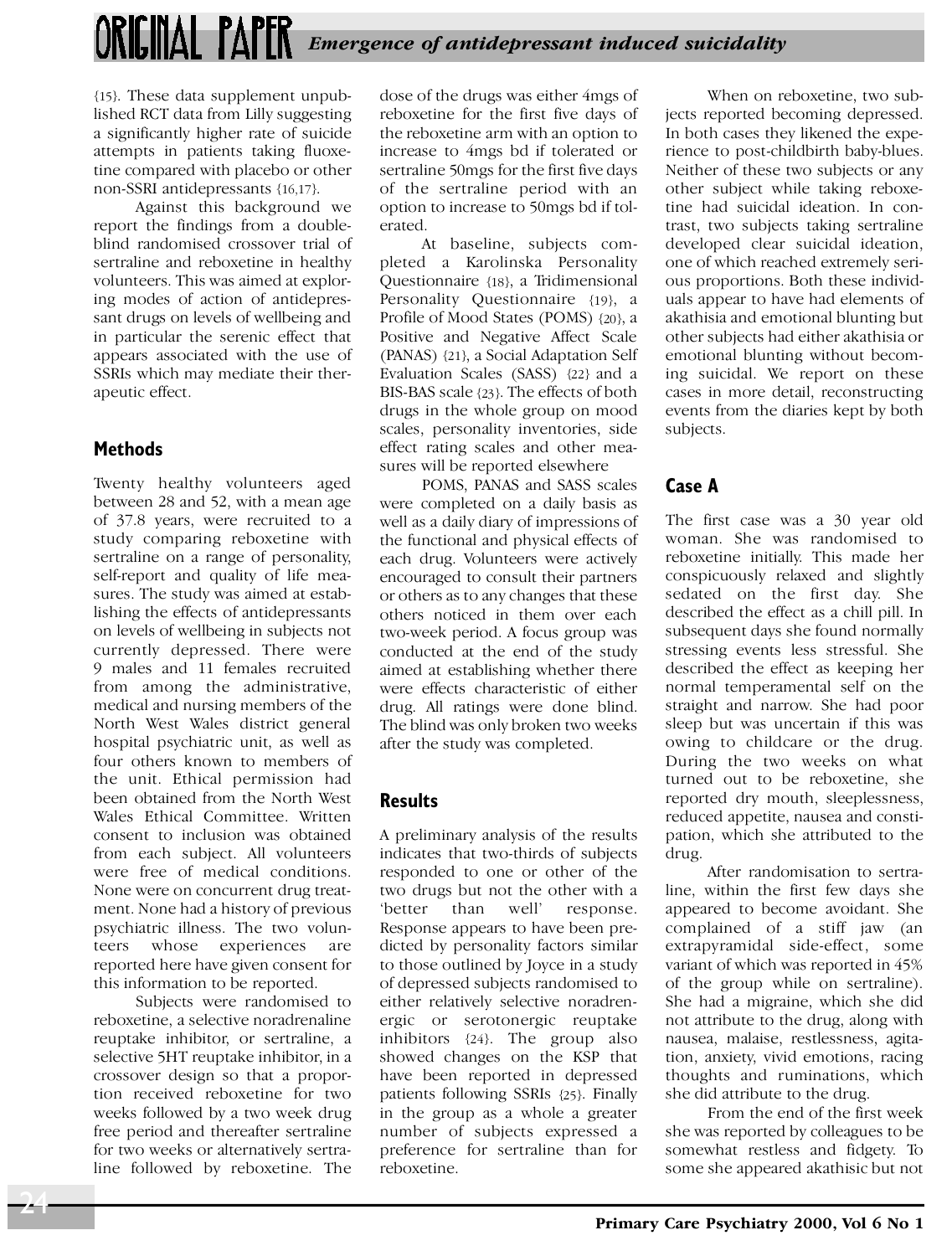# ORIGINAL PAPER

so clearly that everyone would notice. She recognised her restlessness and had found that with a degree of concentration and fiddling she could disguise the effect. She also noted other changes in herself that she could not initially clearly describe.

In view of the side effects up to this point, the blind guesses of study monitors taking into account both drugs were that she was on reboxetine rather sertraline. She was noticed by the monitors by the end of the first week to have become needy of time and company. There were moments when she appeared to become preoccupied and emotional but on questioning would mention that she would be well in a short while, as her mood had been swinging 'one minute doom and gloom the next sunshine and laughter'. Toward the end of the first week on treatment, her diary records, and she reported to a study monitor, two incidents involving quite atypical behaviour for her. She reported a lack of guilt about something she was concerned she might be guilty about when she came off the medication and was herself. This as it turned out was the case.

Over the first weekend she had a nightmare about having her throat slit, so that it gaped open and she bled to death in the bed. She didn't get back to sleep. She did not increase the dose of sertraline over the weekend. Versions of this nightmare recurred on two succeeding nights.

At the start of week two, she remained restless, withdrawn and preoccupied. The possibility of halting the drug was raised but she opted to carry on, despite feeling as though she had a combination of bad PMS and pre-exam nerves. Her diary records that she thought she might have an infection that was aggravating things and a hope that when that cleared she would feel better.<br>By Wednesday, she had

become withdrawn, was ruminating over impulsive, disinhibited things she had done, was tearful and not herself. She had very obvious restlessness of her legs. She said that she was not doing much work, that she couldn't cope with anyone's emotions and she tried to occupy herself by doing paper work but found it difficult to focus her attention. She described swings of emotion, with misery predominating but she was not depressed. She was advised to stop the drug and agreed to do so. She did not stop. In retrospect, it was almost as if she could not stop herself from taking the tablets. A number of other disinhibited things happened including telling her life history to a colleague, whom she did not know well, leaving him concerned.

Her diary records impulsiveness, irritability, over-sensitivity as well as marked suspicion. It also records a sense that she had an 'old me' and another. The other was like a bit of her childhood self, easily moved to emotion, simplistic, aware of social etiquette but not inclined to follow it, impatient, selfish and irresponsible. The 'old me' could only watch what was happening and was helpless to stop the other bit which was in control.

The following day it turned out she had not stopped the tablets and the medication was discontinued by study monitors. She looked unwell but seemed to be making a great effort at trying to appear normal. She was still akathisic, at a level that would be apparent to most observers. That night she was seriously suicidal, although the tablet she was due to take that night had been stopped.

On the Friday she telephoned early in the morning, distressed and tearful after the previous night. Her conversation was garbled. She described almost going out and killing herself. She was visited at home. She recounted that the night previously she had felt complete blackness all around her. All she could focus on was the pen and the questionnaire in front of her but she couldn't write anything down. She felt hopeless and alone. It seemed that all she could do was to follow a thought that had been planted in her brain from some alien force. She

suddenly decided she should go and throw herself in front of a car, that this was the only answer. It was as if there was nothing out there apart from the car, which she was going to throw herself under. She didn't think of her partner or child. She was walking out of the door when the phone went. This stopped the tunnel of suicidal ideation. She later became distraught at what she had nearly done and guilty that she had not thought of her family.

She was taken for a walk and appeared to gather herself. Later in the day she completed a diary entry for the night before to supplement the brief entries of the previous day, which included a hope that she would make it through the night. In this she described being jumpy, anxious and suspicious. Her mind was racing and spiralling out of control. Then it went blank except for the clear thought that she must kill herself violently by throwing herself beneath a car or train. This clear thought appeared irresistible and its appearance seemed to put an end to the anxiety. It was trance-like and only broken by a phone-call, which came when she was felt she was about to act on the basis of this idea.

Contact was maintained over the weekend. By the Monday she declared herself to be back to herself. She looked better but remained vulnerable and was clearly apprehensive about talking about what had happened. Both study monitors and the research subject were still blind at this point as to the identity of the medication. The subject herself remains very disturbed at what has happened.

During this period daily POMS and PANAS ratings were undertaken. On the POMS the words most consistently endorsed were lively, active, cheerful and vigorous during the reboxetine block. On sertraline, especially in the second week, the words endorsed were tense, worn out, unhappy, fatigued, sad, confused, shaky, discouraged, on edge, miserable, bewildered and nervous were regularly endorsed. On the PANAS, she had a mean positive word score of 19.7 in week one and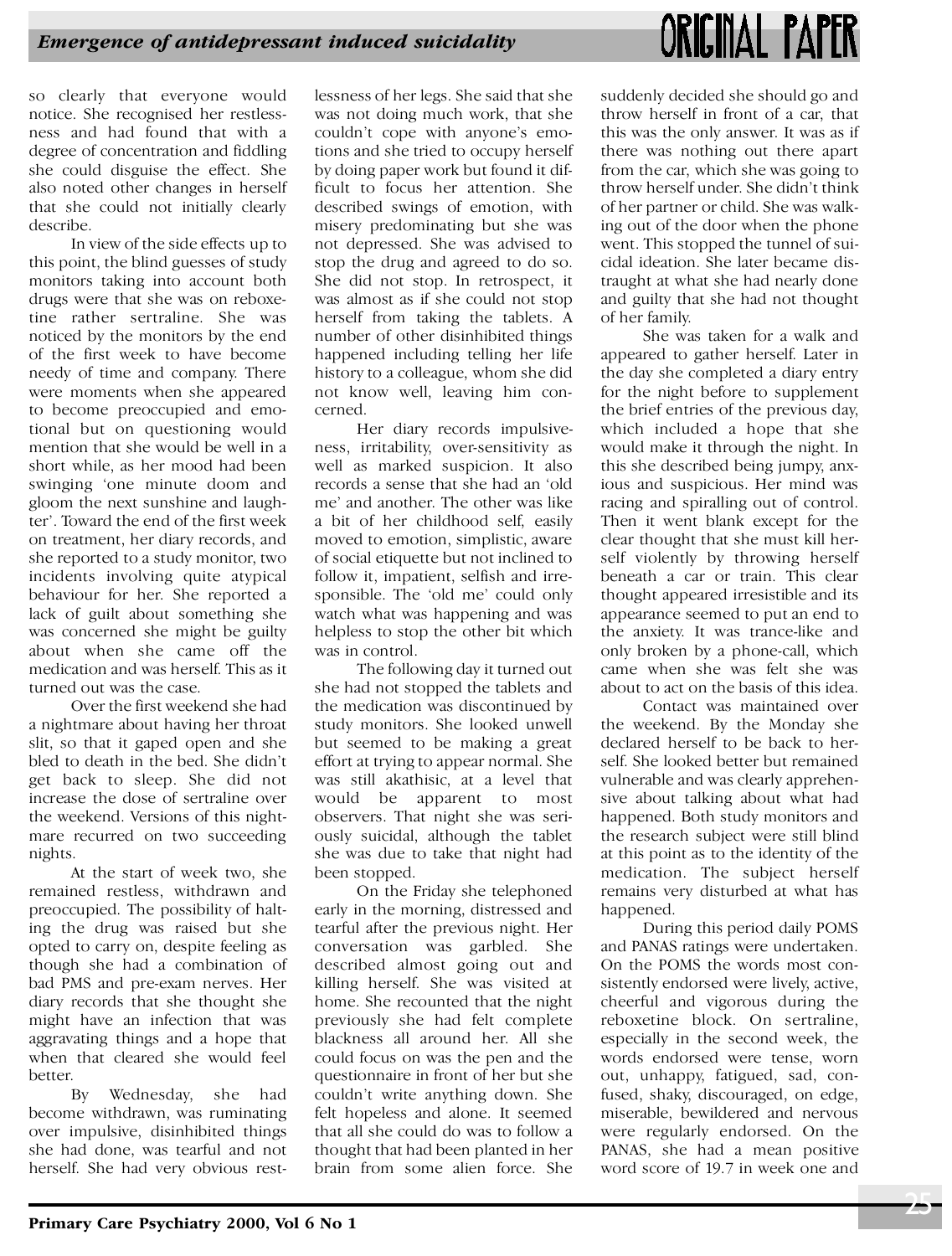20.3 in week 2 on reboxetine, and 25.3 in week one on sertraline falling to 19.4 in week 2. Her negative word score was 10 in week one on reboxetine, 11.4 in week two, rising to 12.7 for week one on sertraline and 22.9 for week two.

# **Case B**

B was a 28-year old woman at the time of entry to the study. She had no history of psychiatric or medical problems. She smoked and took approximately two units of alcohol her week. Her only significant period of stress was three years previously when she separated from a partner. At that point in time the thought of suicide had crossed her mind but without any intent, plans or active ideation of any sort.

She was randomised to reboxetine followed by sertraline 50mgs for five days increasing up to 100mgs. On reboxetine at some point during the two weeks, she suffered from sleeplessness, constipation, dry mouth with some reduction of appetite, sexual dysfunction and impairment of concentration. In general, however, she found herself more confident, calm and energetic.

On going on sertraline she noticed the following effects, which she attributed to the drug: nausea, lethargy, malaise, panic and pain in her jaw. Within two days she also noted in her diary that she had become snappy and much more likely to say things that came to mind and that this had been noticed by her colleagues. By the third day, she records herself as more assertive. She also reported her mood as liable to drop, that generally her emotions were liable to swing, that she was sluggish, that she had become irritable at the slightest little thing and was liable to take comments personally. Her mood does not appeared to have been depressed but colleagues noted her swings from cheerfulness to withdrawal.

She also found herself restless and reported that she didn't know if she was 'coming or going'. This did not appear to be an obvious akathisia

but most probably was, as she endorsed agitation as a side effect of the drug. Close colleagues and her mother noticed this and other disinhibited events of the kind described below. All agreed that she was adversely affected by the second pill and she was advised particularly by her mother never to go on anything like that again.

There was a reluctance to mention any of this to others and only a brief mention in a post-study focus group led to a subsequent discussion in which these details became clear. One of the intriguing features of this woman's experienced endorsed by Case A was a concern that elaborating on what was happening her would lead to others thinking she was crazy – no-one had warned her beforehand that this could possibly happen on this drug. Her diary entries and her rating scales were therefore economical with the truth.

While on reboxetine on the POMS, this subject endorsed the words worn out, and weary during the first two weeks, switching to sad, annoyed, miserable, unhappy and angry during week two. On the PANAS her positive scores dropped from 17.6 and 15.4 on reboxetine to 11.4 and 12.6 on sertraline. Her negative scores did not change. However, there is a group of over 6 co-habitees, work colleagues and study monitors who had become aware of the changes listed above and below.

B, briefly in her diary and at greater length subsequently, described finding herself in a state where she didn't think through the consequences of what she did or said. She didn't appear to feel afraid. For example, on one occasion while driving home with her mother in the car a group of 18 year old boys by the side of the road made obscene gestures and shouted at them, while the car was moving slowly at a tricky juncture in the road. She stopped the car in the middle of moving traffic, went over to them and grabbed one of them, telling him if he did anything like that again she would 'deck' him. She came back to the car

to find her mother extremely frightened about what had happened. There was a contrast between reboxetine and sertraline in this regard in that reboxetine had made her feel calm but in a manner that left her still able to feel fear. In contrast on sertraline, she felt aggressive and fearless. She found herself thinking on several occasions when faced with situations with people that she could 'deck' them.

She increased her dose of sertraline to 100 mg as per protocol. Thereafter she felt worse, so that she reduced the dose back to 50 mg three days before the end of the study. Following the increase in dose, she had two disturbing nocturnal episodes on consecutive nights. She is a woman prone to lucid dreaming and both sleep walking and sleep talking with extensive memory the following day for what has happened the previous night. Her partner regularly reports her as being awake during these episodes. It is difficult therefore to determine what happened but her recollection is, while awake or lucidly dreaming, that she spent a long period lying in her bed fantasising about hanging herself from a beam across the bedroom ceiling. She was aware that these thoughts were accompanied by an abnormal lack of concern as to whether her partner, mother or others might find her. She is not aware of ever having comparable thoughts before. The reason she did nothing she explained afterwards was because she was a coward and had a vestigial concern about being found by her son. This episode repeated itself the following night.

There was a strong feeling that while on the drug in some way she was being controlled and that suicide might happen. She rationalised that she had only a few days left on the drug and was probably therefore safe to continue, particularly with the dose reduction. The feelings cleared to some extent on the lower dose and cleared completely after the drug had been discontinued. In her opinion had the drug been continued for longer in a situation where she was a patient seeking help rather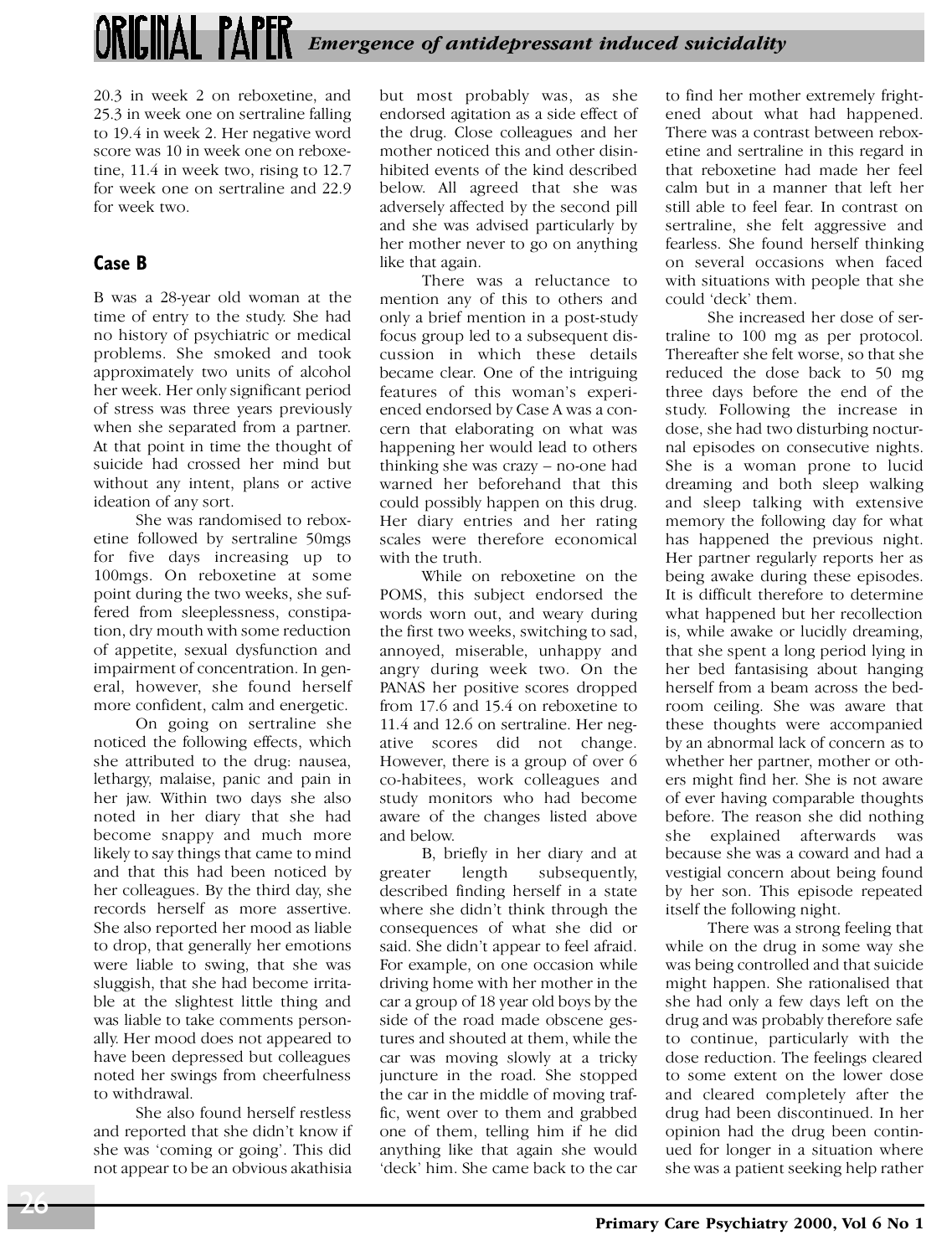than a volunteer who could discontinue the drug, that there might have been an up to 50/50 chance of a self harm episode happening.

A final point of note about this case is that the subject was aware afterwards of perceptions that the 'instability' she had shown on the drug would reflect on her. She would be thought to be unstable rather than to have had a drug-induced instability. Both subjects felt this. They are almost certainly accurate to some extent.

### **Discussion**

These cases, which emerged in the course of a blind controlled study, shed new light on the issue of drug induced suicidal ideation. Hitherto one of the arguments of the sceptics has been that depression leads to suicidal ideation and against this background it is difficult to make a causal connection between antidepressant intake and suicidal ideation {25}.

The example of reserpine is of interest here. Reserpine, a psychotropic drug with RCT evidence of antidepressant efficacy, was associated with an emergence of suicidal ideation and a number of completed suicides during the 1950s when it was widely used. At the time, it was argued that it must be triggering a depressive disorder. A recent reanalysis of these early studies suggests that in fact it precipitated akathisia and this many have mediated the suicidality {26}. Of particular interest, is the fact that the problems and suicides occurred in non-psychiatric patients being treated with reserpine for hypertension, permitting a strong causal claim to be made.

In a recent healthy volunteer study involving randomisation to droperidol, lorazepam and placebo, we also witnessed an emergence of suicidality that appeared to be linked to agitation or akathisia {27}. This antidepressant study provides support for the argument that psychotropic drugs in certain circumstances may induce a suicidality that would otherwise not have happened.

The cases described in this paper appear to have become suicidal on sertraline with no easy means of explaining what happened other than by invoking an SSRI-induced suicidality. The mechanism through which this was mediated appears to have been a combination of akathisia and emotional blunting, as well as other features suggestive of an automatism. The 'disinhibition' reported appears comparable to that reported by Hoehn-Saric *et al.* {28} on fluvoxamine and fluoxetine. To date, the phenomenology of what can happen has not been explored in any detail. It is notable that neither drug-induced depression nor druginduced akathisia experienced alone necessarily led to suicidality in this study. Indeed in the case of the two volunteers who became suicidal, they do not seem to have been depressed.

One of the messages of the reserpine story appears to have been that those who did not suffer from a psychiatric illness may have been at more risk from this drug than others. This healthy volunteer study suggests that individuals who are not frankly depressed may also be at increased risk of drug-induced problems compared to others. Concomitant drug prescription may in fact in many cases minimise the risks. Given that antidepressants are commonly prescribed for stress reactions, particularly when given alone, this point would seem to be of some importance.

#### **References**

- 1. Teicher MH, Glod C, Cole JO . Emergence of intense suicidal preoccupation during fluoxetine treatment. *[Am J Psychiatry](http://www.ingentaconnect.com/content/external-references?article=/0002-953X^281990^29147L.207[aid=147211,csa=0002-953X^26vol=147^26iss=2^26firstpage=207])* 1990; **147:**[207–210.](http://www.ingentaconnect.com/content/external-references?article=/0002-953X^281990^29147L.207[aid=147211,csa=0002-953X^26vol=147^26iss=2^26firstpage=207])
- 2. King RA, Riddle MA, Chappell PB, Hardin MT, Anderson GM, Lombroso P. Emergence of self-destructive phenomena in children and adolescents during fluoxetine treatment. *J Am Acad Child Adol Psychiatry* 1991; **30**:171–176.
- 3. Creaney W, Murray I, Healy D. Antidepressant induced suicidal ideation. *[Hum Psychopharmacol](http://www.ingentaconnect.com/content/external-references?article=/0885-6222^281991^296L.329[aid=147213])* 1991; **6**:329–332.
- 4. Rothschild AJ, Locke CA. Re-exposure to fluoxetine after serious suicide attempts by 3 patients: the role of akathisia. *[J Clin](http://www.ingentaconnect.com/content/external-references?article=/0160-6689^281991^2952L.491[aid=147214,csa=0160-6689^26vol=52^26iss=12^26firstpage=491,nlm=1752848]) [Psychiatry](http://www.ingentaconnect.com/content/external-references?article=/0160-6689^281991^2952L.491[aid=147214,csa=0160-6689^26vol=52^26iss=12^26firstpage=491,nlm=1752848])* 1991; **52**:491–493.



- 5. Wirshing WC, Van Putten T, Rosenberg J, Marder S, Ames D, Hicks-Gray T . Fluoxetine, akathisia and suicidality: is there a causal connection? *[Arch Gen](http://www.ingentaconnect.com/content/external-references?article=/0003-990X^281992^2949L.580[aid=147215,csa=0003-990X^26vol=49^26iss=7^26firstpage=580]) [Psychiatry](http://www.ingentaconnect.com/content/external-references?article=/0003-990X^281992^2949L.580[aid=147215,csa=0003-990X^26vol=49^26iss=7^26firstpage=580])* 1992; **49**:580–581.
- 6. Lane RM. SSRI-induced extrapyramidal side effects and akathisia: implications for treatment. *[J Psychopharmacol](http://www.ingentaconnect.com/content/external-references?article=/0269-8811^281998^2912L.192[aid=147216,nlm=9694033])* 1998; **12:**[192–214.](http://www.ingentaconnect.com/content/external-references?article=/0269-8811^281998^2912L.192[aid=147216,nlm=9694033])
- 7. Settle C. Akathisia and sertraline. *[J Clin](http://www.ingentaconnect.com/content/external-references?article=/0160-6689^281993^2954L.321[aid=147217,csa=0160-6689^26vol=54^26iss=8^26firstpage=321,nlm=8253701]) [Psychiatry](http://www.ingentaconnect.com/content/external-references?article=/0160-6689^281993^2954L.321[aid=147217,csa=0160-6689^26vol=54^26iss=8^26firstpage=321,nlm=8253701])* 1993; **54**:321.
- 8. Klee B, Kronig MH. Case report of probable sertraline induced akathisia. *Am J Psychiatry* 1993;**150**; 986–987.
- 9. Kutz DL . Drug induced akathisia: subjective experience and objective findings. *Milit Med* 1994;**159**:A10.
- 10. LaPorta LD. Sertraline induced akathisia. *[J Clin Psychopharmacol](http://www.ingentaconnect.com/content/external-references?article=/0271-0749^281994^2913L.219[aid=147218,csa=0271-0749^26vol=13^26iss=3^26firstpage=219])* 1994;**13**[:219–220.](http://www.ingentaconnect.com/content/external-references?article=/0271-0749^281994^2913L.219[aid=147218,csa=0271-0749^26vol=13^26iss=3^26firstpage=219])
- 11. Leo R J. Disorders associated with the serotonin selective reuptake inhibitors. *J [Clinic Psychiatry](http://www.ingentaconnect.com/content/external-references?article=/0160-6689^281996^2957L.449[aid=147219,nlm=8909330])* 1996; **57**:449–454.
- 12. Altshuler LL, Pierre JM, Wirshing WC, Ames D.Sertraline and akathisia*. [J Clin](http://www.ingentaconnect.com/content/external-references?article=/0271-0749^281994^2914L.278[aid=147220,nlm=7962686]) [Psychopharmacol](http://www.ingentaconnect.com/content/external-references?article=/0271-0749^281994^2914L.278[aid=147220,nlm=7962686])* 1994;**14**:278–279.
- 13. Bonnet-Brilhault F, Thibaut F, Leprieur A, Petit M. A Case of Paroxetine induced akathisia and a review of SSRI induced akathisia. *[Europ Psychiatry](http://www.ingentaconnect.com/content/external-references?article=/0924-9338^281998^2913L.109[aid=147221])* 1998;**13**[:109–111.](http://www.ingentaconnect.com/content/external-references?article=/0924-9338^281998^2913L.109[aid=147221])
- 14. Kasper S. The place of milnacipran in the treatment of depression*. Hum Psychopharmacol* 1997;**12**:S135–141.
- 15. Baldwin D.The treatment of recurrent brief depression. *European College of Neuropsychopharmacology Meeting* London, Sept  $24^{\text{th}}1994$
- 16. Lilly Memo re suicides and suicide attempts October 1986. Forsyth vs Eli Lilly, Plaintiffs' exhibit 73.
- 17. Healy D. Guest Editorial: A Failure to Warn. International *J Risk Safety Med* (in press).
- 18. Ekselius L, von Knorring L (1999). Changes in personality traits during treatment with sertraline or citalopram. *[British J Psychiatry](http://www.ingentaconnect.com/content/external-references?article=/0007-1250^28^29174L.444[aid=147222,csa=0007-1250^26vol=174^26iss=^26firstpage=444,nlm=10616614])* **174**:444–448.
- 19. Cloninger CR (1987). A systematic method for clinical description and classification of personality variants: a proposal. *Arch General Psychiatry* **44**:573–588.
- 20. Mc Nair DM, Lorr M & Droppleman LF(1988). Manual for the Profile of Mood States: San Diego Calif. Educational and Industrial Testing Services.
- 21. Watson D, Clark LA & Tellegen A (1988). The development and validation of brief measures of positive and negative affect. The PANAS Scale. *[J Personality & Social](http://www.ingentaconnect.com/content/external-references?article=/0022-3514^28^2954L.1063[aid=19009,nlm=3397865]) Psychology* **54**[:1063–1070.](http://www.ingentaconnect.com/content/external-references?article=/0022-3514^28^2954L.1063[aid=19009,nlm=3397865])
- 22. Bosc M, Dubini A, Polin V (1997). Development and validation of a social functioning scale, the Social Adaptation Self-Evaluation Scale. *European Neuropsychopharmacology 7*, suppl 1, S57–S70.
- 23. Carver CS, White TL (1994). Behavioral inhibition, behavioral activation and affective responses to impending reward and punishment: the BIS/BAS scales. *[J Personality and Social Psychology](http://www.ingentaconnect.com/content/external-references?article=/0022-3514^28^2967L.319[aid=147223])* **67**[:319–333.](http://www.ingentaconnect.com/content/external-references?article=/0022-3514^28^2967L.319[aid=147223])